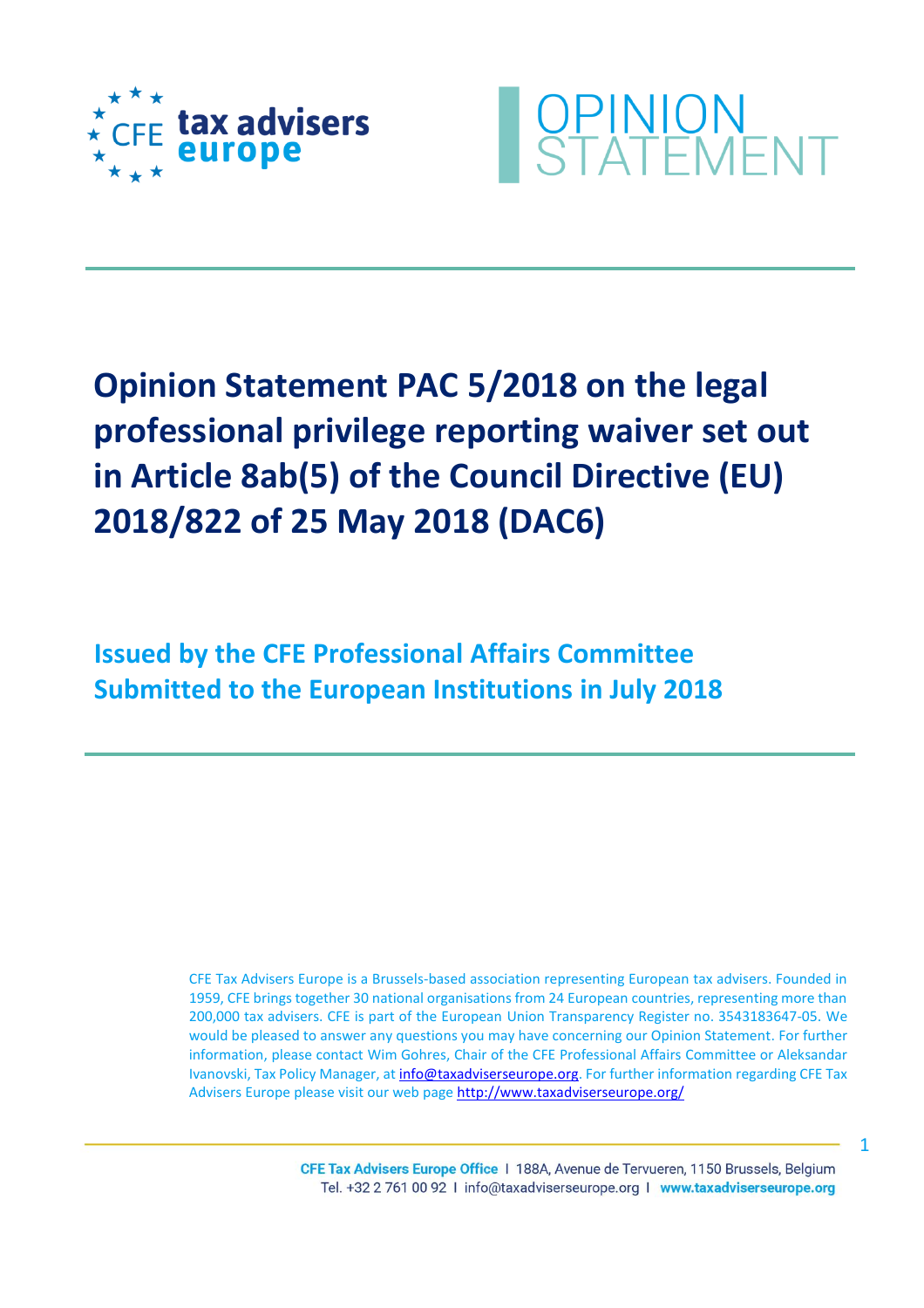

## **Statement**

Council Directive (EU) 2018/822 amending Directive 2011/16/EU as regards mandatory automatic exchange of information in the field of taxation in relation to reportable cross-border arrangements ("DAC6" or "the Directive") was adopted on 25 May 2018, and published in the Official Journal of the EU on 5 June 2018.<sup>1</sup> The Directive is effective as of 25 June 2018 and Member States are now obliged to transpose the Directive into national legislation before 1 January 2020. Taxpayers and tax intermediaries, including tax advisers, are obliged to disclose information on potentially aggressive cross-border arrangements under certain circumstances, in accordance with the Directive and its hallmarks. The Directive also sets out rules on administrative exchange of this information. The reporting should commence on 1 July 2020, however, cross-border arrangements of which the first step of implementation was made between 25 June 2018 and 1 July 2020 are equally reportable before 30 August 2020.

In spite of the fact that this new obligation is imposed on intermediaries, such as tax advisers, the Directive itself respects legal professional privilege in accordance with Article 8ab(5)<sup>2</sup> and recital 8 thereof. The waiver set out in Article 8ab(5) allows Member States to exempt tax advisers from the reporting obligation where such a disclosure would be in breach of the legal professional privilege under national laws.

Tax advisers' confidentiality is one of their fundamentals obligations, the objective of which is to primarily protect the rights and legitimate interests of the taxpayer. It is equally an essential part of the trust between a tax adviser and a client, the taxpayer.

CFE appreciates the diversity of legal professional regulations for tax advisers in individual Member States of the European Union including non-uniform rules that allow tax advisers to be considered within scope of legal professional privilege. Accordingly, the CFE expects that Member States will implement this Directive, and in particular the reporting waiver as set out in Article 8ab(5) in a manner which fully respects legal professional privilege in those Member States where such rights exist. For instance, where the profession of tax advisers, including their rights and duties, including professional confidentiality, is regulated by law, CFE expects that the exception of Article 8ab(5) is fully respected by Member States in the transposition of the Directive into national legislation. CFE therefore considers of utmost importance that those states apply this exception in the course of the implementation, as set out in the Directive.

Such an implementation will not endanger disclosing of reportable cross-border arrangements, due to the shift of this reporting obligation to other intermediaries or ultimately to the taxpayer, in cases where the tax adviser is prevented from reporting due to legal professional privilege. This exception is in accordance with the objectives of the Directive, which sets out that the waiver (the reporting exception) is applicable to the extent that the intermediaries operate within the limits of the relevant national laws that define their profession.

l

<sup>1</sup> Official Journal of the European Union, L 139, 5.6.2018, pp. 1–13

<sup>&</sup>lt;sup>2</sup> Article 8ab(5) of Council Directive (EU) 2018/822: "Each Member State may take the necessary measures to give intermediaries the right to a waiver from filing information on a reportable cross-border arrangement where the reporting obligation would breach the legal professional privilege under the national law of that Member State. In such circumstances, each Member State shall take the necessary measures to require intermediaries to notify, without delay, any other intermediary or, if there is no such intermediary, the relevant taxpayer of their reporting obligations under paragraph 6. Intermediaries may only be entitled to a waiver under the first subparagraph to the extent that they operate within the limits of the relevant national laws that define their professions."